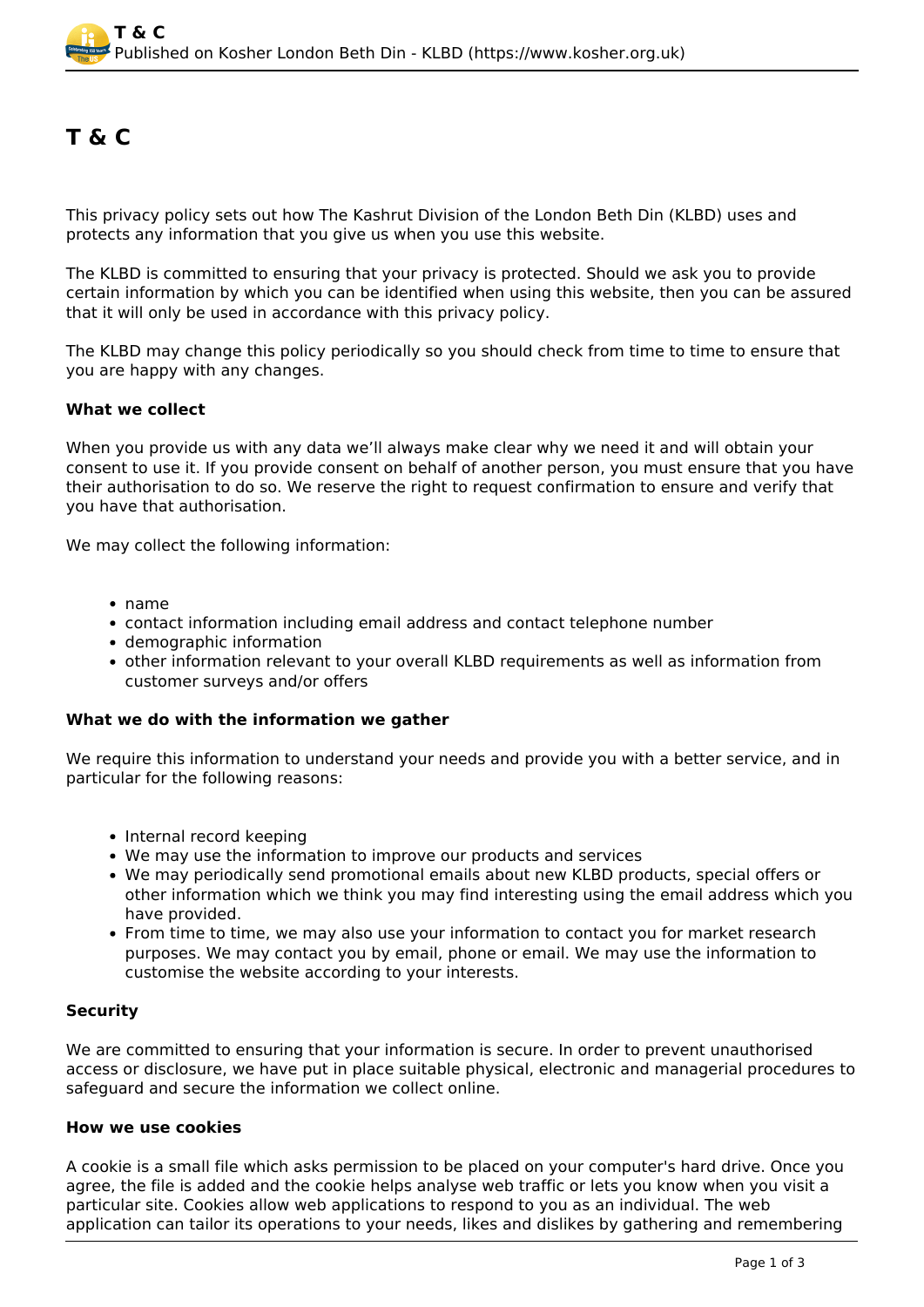information about your preferences.

We use traffic log cookies to identify which pages are being used. This helps us analyse data about webpage traffic and improve our website in order to tailor it to customer needs. We only use this information for statistical analysis purposes and then the data is removed from the system.

Overall, cookies help us provide you with a better website by enabling us to monitor which pages you find useful and which you do not. A cookie in no way gives us access to your computer or any information about you, other than the data you choose to share with us.

You can choose to accept or decline cookies. Most web browsers automatically accept cookies, but you can usually modify your browser setting to decline cookies if you prefer. This may prevent you from taking full advantage of the website.

## **Links to other websites**

Our website may contain links to other websites of interest. However, once you have used these links to leave our site, you should note that we do not have any control over that other website. Therefore, we cannot be responsible for the protection and privacy of any information which you provide whilst visiting such sites and such sites are not governed by this privacy policy. You should exercise caution and look at the privacy policy applicable to the website in question.

## **Controlling your personal information**

You may choose to restrict the collection or use of your personal information in the following ways:

- whenever you are asked to fill in a form on the website, look for the box that you can click to indicate that you do not want the information to be used by anybody for direct marketing purposes
- if you have previously agreed to us using your personal information for direct marketing purposes, you may change your mind at any time by writing to or emailing us at [info@kosher.org.uk](mailto:info@kosher.org.uk) [1]

We will not sell, distribute or lease your personal information to third parties unless we have your permission or are required by law to do so. We may use your personal information to send you promotional information about third parties which we think you may find interesting if you tell us that you wish this to happen.

You may request details of personal information which we hold about you under the General Data Protection Regulations (GDPR). If you would like a copy of the information held on you please write to KLBD, 305 Ballards Lane, North Finchley, London, N12 8GB

If you believe that any information we are holding on you is incorrect or incomplete, please write to or email us as soon as possible at the above address and we will promptly correct any information found to be incorrect.

In the unlikely event that you believe your information has been misused. Please contact us immediately by emailing [info@kosher.org.uk](mailto:info@kosher.org.uk) [1] with the reason(s) you believe why. We will seek to deal with your request without undue delay. Please note that we may keep a record of your communications to help us resolve any issues which you raise. We will in accordance with reporting procedures inform the Information Commissioner's Office (ICO) as required.

**Source URL:** https://www.kosher.org.uk/article/terms-conditions-1